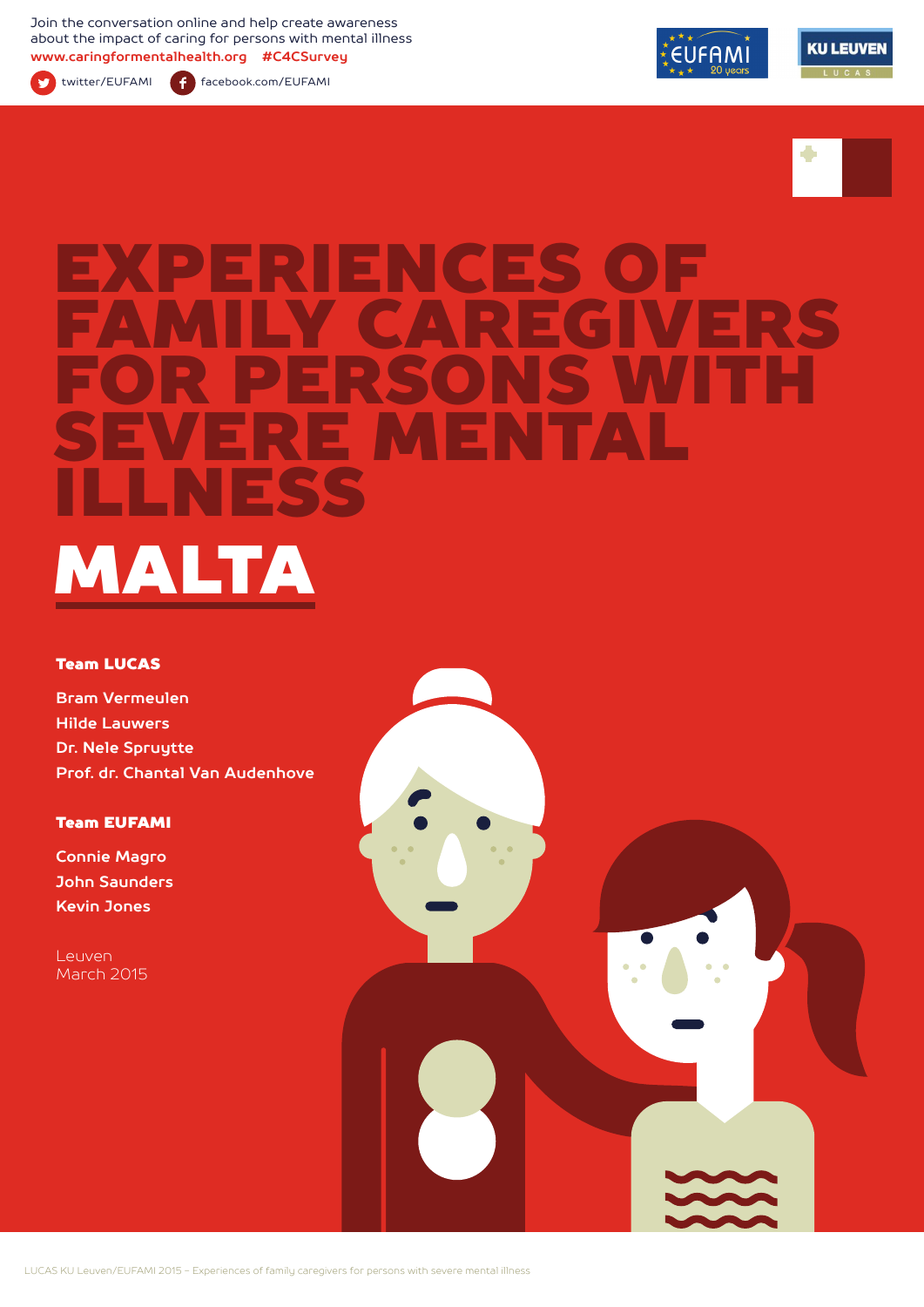

#### EXPERIENCES OF FAMILY CAREGIVERS FOR *PERSONS WITH SEVERE MENTAL ILLNESS:* MALTA

### IN 2014, AN INTERNATIONAL WAS CARRIE **GET A CLEARER PICTURE OF** THE EXPERIENCES OF FAMILY CAREGIVERS FOR PERSONS WITH A **SEVERE MENTAL ILLNESS**



### The study aimed to clarify

- The burden and well-being
- The satisfaction with professional support
- The need for additional support for family caregivers of persons with a severe mental illness

**LUCAS, the Centre for Care research and consultancy of the KU Leuven (University of Leuven), conducted the study in collaboration with the European Federation of Families of Persons with Mental Illness (EUFAMI). The study was a multi-site, cross-sectional survey undertaken in 22 countries (Australia, Austria, Belgium, Canada, Cyprus, Denmark, Finland, France, Germany, Greece, Ireland, Israel, Italy, Malta, Netherlands, Norway, Portugal, Russia, Spain, Sweden, Switzerland and UK). The survey consisted of an anonymous, self-completion questionnaire administered on paper, by email and online. Questionnaires were completed by 1,111 caregivers.** 

### We provide **country-specific** results for those countries with 46 respondents or more

- **1 Interpretation of country-specific findings**
- **2 Specific characteristics of the Maltese respondents**
- **3 Major challenges according to the Maltese respondents**
- **4 International comparison**
	- *a. Perceived stigma of family caregivers because they got in contact with professional help*
	- *b. Positive personal experiences of the carer*
	- *c. Good aspects of the relationship between carer and person being cared for*
- **5 Need for support according to Maltese respondents**
- **6 Full data**

*To download the full report or to obtain more information, please visit: www.eufami.org or www.kuleuven.be/lucas*

### Interpretation of country-specific findings

In the full report the total sample of family caregivers (N = 1,111) is reported. As indicated in the full report, it is important to be aware that this sample consists of family caregivers that are mainly associated with a family organisation. The results cannot be generalised for all family caregivers of persons with severe mental illness.

For the country reports, we urge extra caution in interpreting the results because of the low number of respondents. Statistical comparisons between countries or between specific countries and the global sample are difficult. It is not possible to infer strong conclusions on the situation in one specific country.

The aim of a country report is to promote discussion within a country and to generate ideas for further research, policy and practice actions. The results can be a trigger to set up a larger, representative study of family caregivers for persons with severe mental illness. They can help further hypothesis building planning and can inspire the formulation of new research questions or policy recommendations.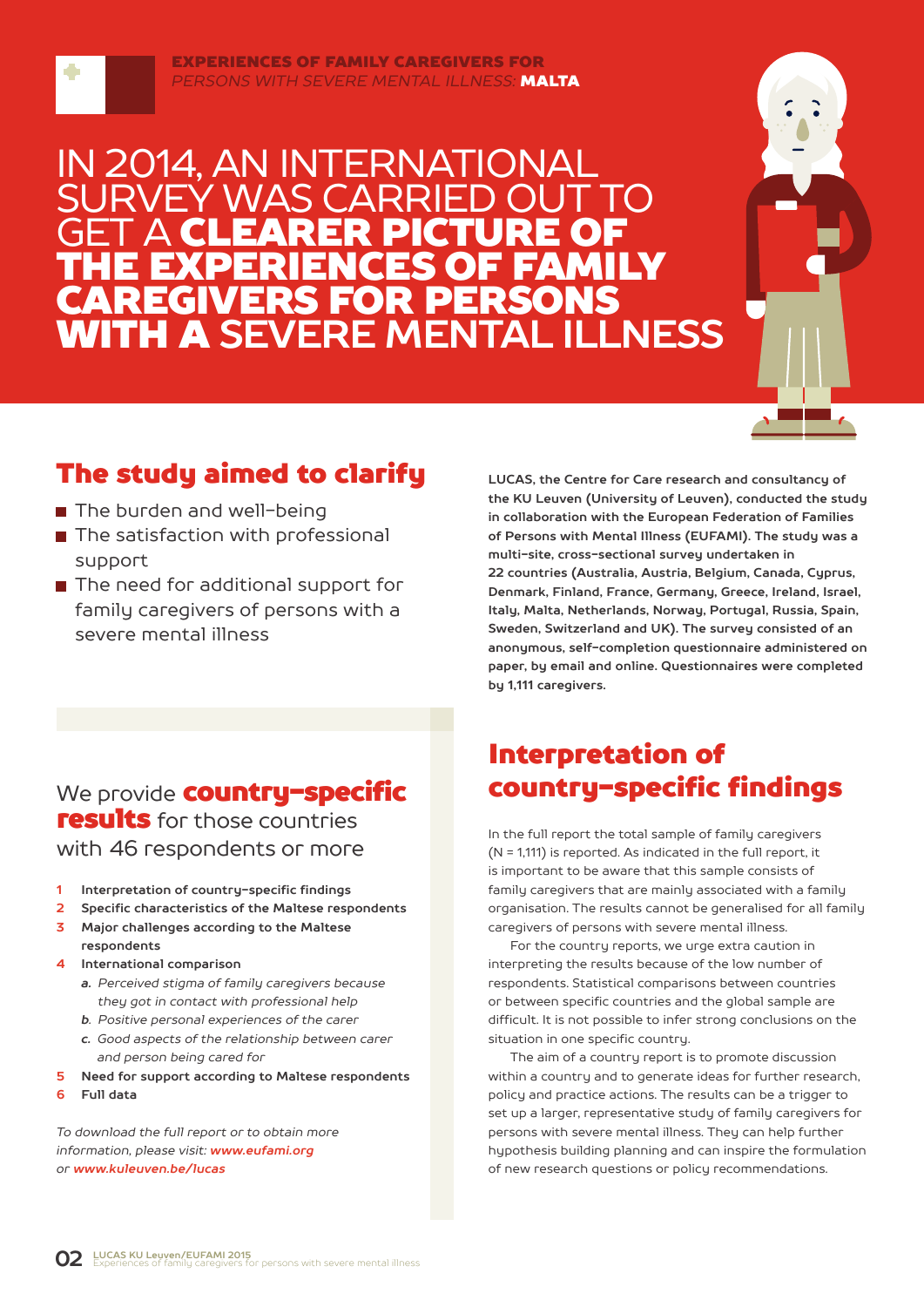### Specific characteristics of the Maltese respondents

This and previous research show that the burden on family caregivers is determined by the characteristics of the relationship, the condition of their illness, and the cohabitation with the family member with a severe mental illness. For this reason, we highlight the raw data on the distribution of the respondents for these three variables.

| <b>Relationship with patient 1</b> | $N = 52$ |
|------------------------------------|----------|
| Son/daughter                       | 24       |
| Partner/spouse                     | 9        |
| <b>Brother/sister</b>              | 7        |
| Parent                             | 8        |
| <b>Friend</b>                      | O        |
| Other                              | フ        |

#### Illness/condition of patient 1 *(multiple responses possible)*

| Psychosis/schizophrenia            | 22 |
|------------------------------------|----|
| Bi-polar disorder/manic depression | 10 |
| <b>Depression</b>                  | 12 |
| Anxiety                            | 4  |
| Other mental health problem        | 15 |

#### Living with patient 1

| <b>Yes</b>       | 35      |
|------------------|---------|
| Some of the time |         |
| <b>No</b>        | $12 \,$ |

*Data are % based on valid responses*

### Major challenges according to the Maltese respondents

We selected the three highest and lowest scoring items of burden or dissatisfaction<sup>1</sup>



### Caregivers' dissatisfaction with support from medical and/or care staff

*Question:* In general, how satisfied are you with how easy it is to get help and support from staff for yourself (e.g. advice on how to deal with certain behaviours)?

- **2** Caregivers' burden on their <u>well-being</u>: their<br>relationship with the person they care for *Question:* During the past four weeks, how concerned were you about the person you care for saying things that upset you?
- S Caregivers' burden on their <u>well-being</u>: their<br><u>relationship</u> with the person they care for *Question:* During the past four weeks, how concerned were you about reaching 'breaking point', where you feel you cannot
- carry on with things as they are?
	- The respondents in Malta are very satisfied with or have very few worries about:



**Question:** In general, how satisfied are you with the support you received from patient/caregiver organisations?

#### 2 Caregivers' general well-being: their own safety

*Question:* During the past four weeks, how concerned were you about the person you care for accidentally doing something that puts you at risk (e.g. leaving the gas on)?

3 Caregivers' satisfaction with support

*Question:* In general, how satisfied are you with the support uou received from nurses?

*1. Burden is defined in this study as a combination of the answers 'quite a bit' and 'a lot' on the 5-point Likert Scale items. Dissatisfaction is defined in this study as a combination of the answers 'very dissatisfied' and 'somewhat dissatisfied' on the 5-point Likert Scale items.*

*No burden and satisfaction are likewise defined in this study in this study as a combination of respectively 'not at all' and 'a little', and 'somewhat satisfied' and 'very satisfied' on the 5-point Likert Scale items.*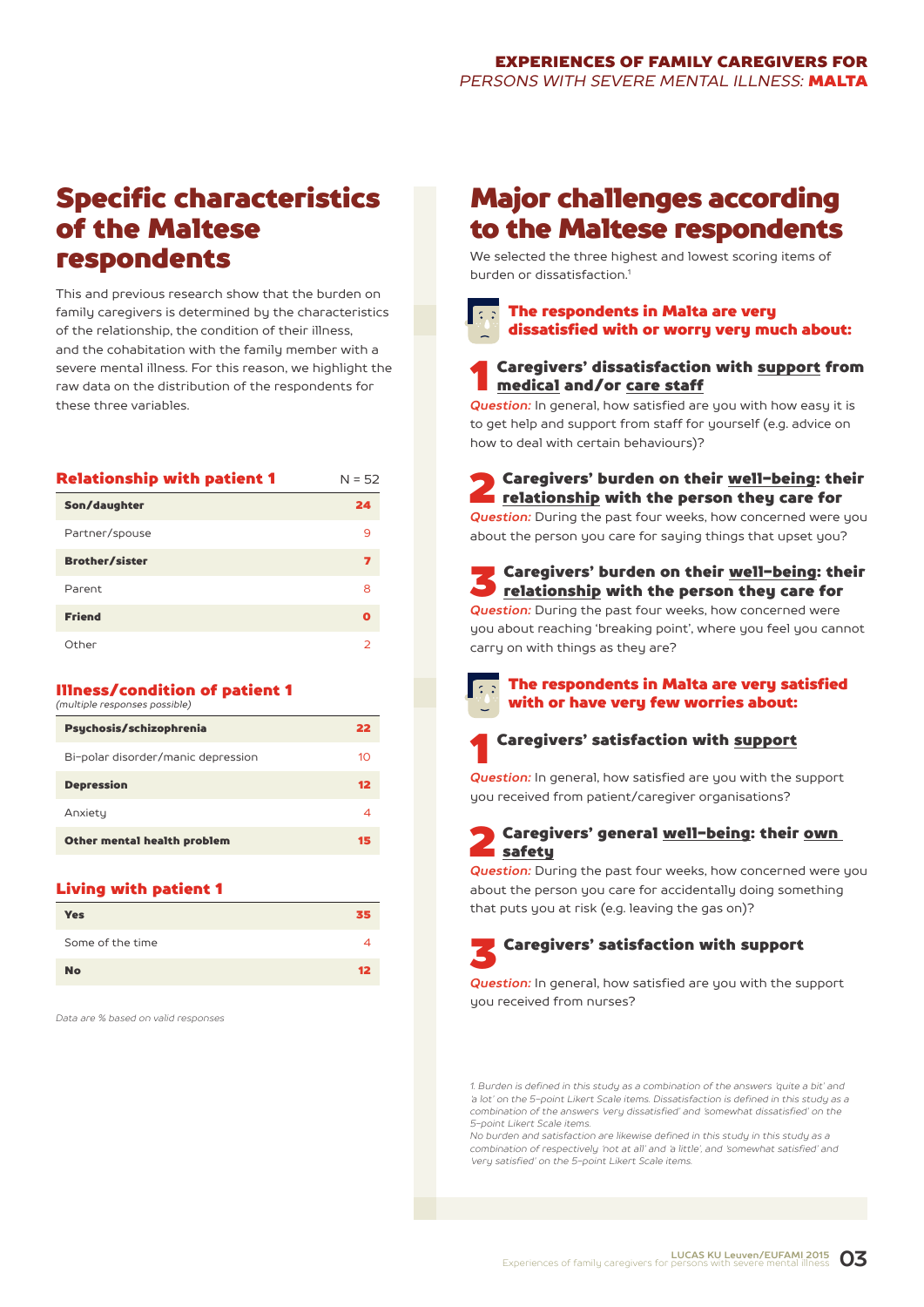## INTERNATIONAL COMPARISON

### Perceived stigma of family caregivers because they got in contact with professional help

Mean scores on the perceived stigma scale, which consists of the following items:

**I** I started to feel inferior

۰

- **I sometimes started feeling useless**
- **I sometimes am ashamed of this**
- **I started feeling less capable than before**
- **I started doubting myself**



19.7

**20.2** 

Spain

Malta

19.5

 $18.3\frac{18.7}{9}$ 

Austria Finland **ITL** 

17.5 <sup>17.8</sup>

Ireland Jt

16.7<sup>17.4</sup> 17.5 17.5

Canada

Arean of 22 countries

Russie

15.7 15.5 15.5

France Belgium Denmark

### Positive personal experiences of the carer

Mean scores on the positive personal experience scale, which consists of the following items:

- **I have learnt more about myself**
- **I have contributed to others' understanding of the illness**
- **I have become more confident in dealing with others**
- **I have become more understanding of others with problems**
- **I have become closer to some members of my family**
- **I have become closer to friends**
- **I have met helpful persons**
- **I** I have discovered strengths in muself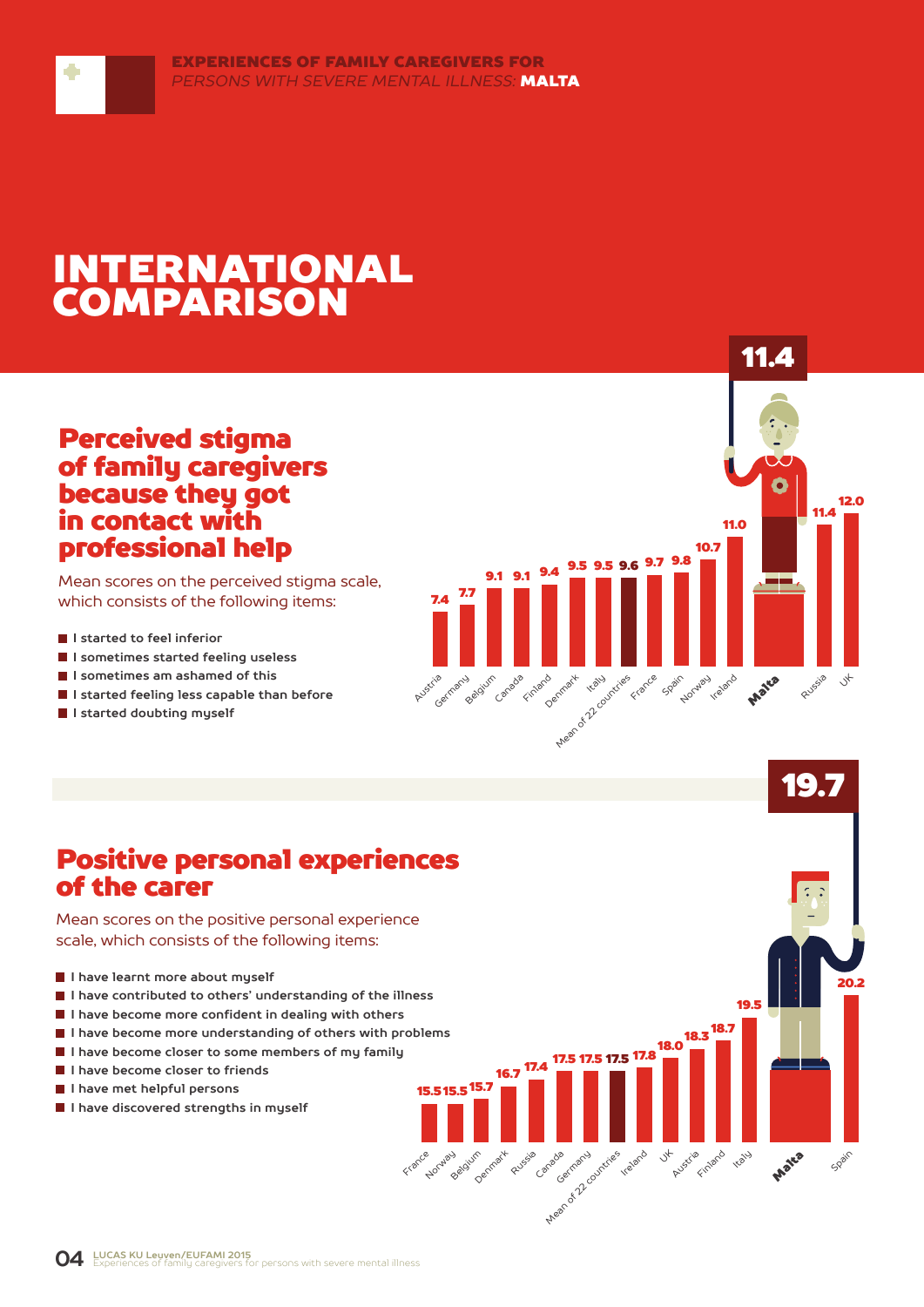#### EXPERIENCES OF FAMILY CAREGIVERS FOR *PERSONS WITH SEVERE MENTAL ILLNESS:* MALTA

### Good aspects of the relationship between carer and person being cared for

Mean scores on the good aspects of the relationship scale, which consists of the following items:

- **I have contributed to his/her wellbeing**
- **That he/she makes a valuable contribution to the household**
- **That he/she has shown strengths in coping with his/her illness**
- **That he/she is good company**
- **I share some of his/her interests**
- **I feel useful in my relationship with him/her**



### Need for support according to Maltese respondents

Need for support for family caregivers of persons with severe mental illness in their role as a carer (N=52)



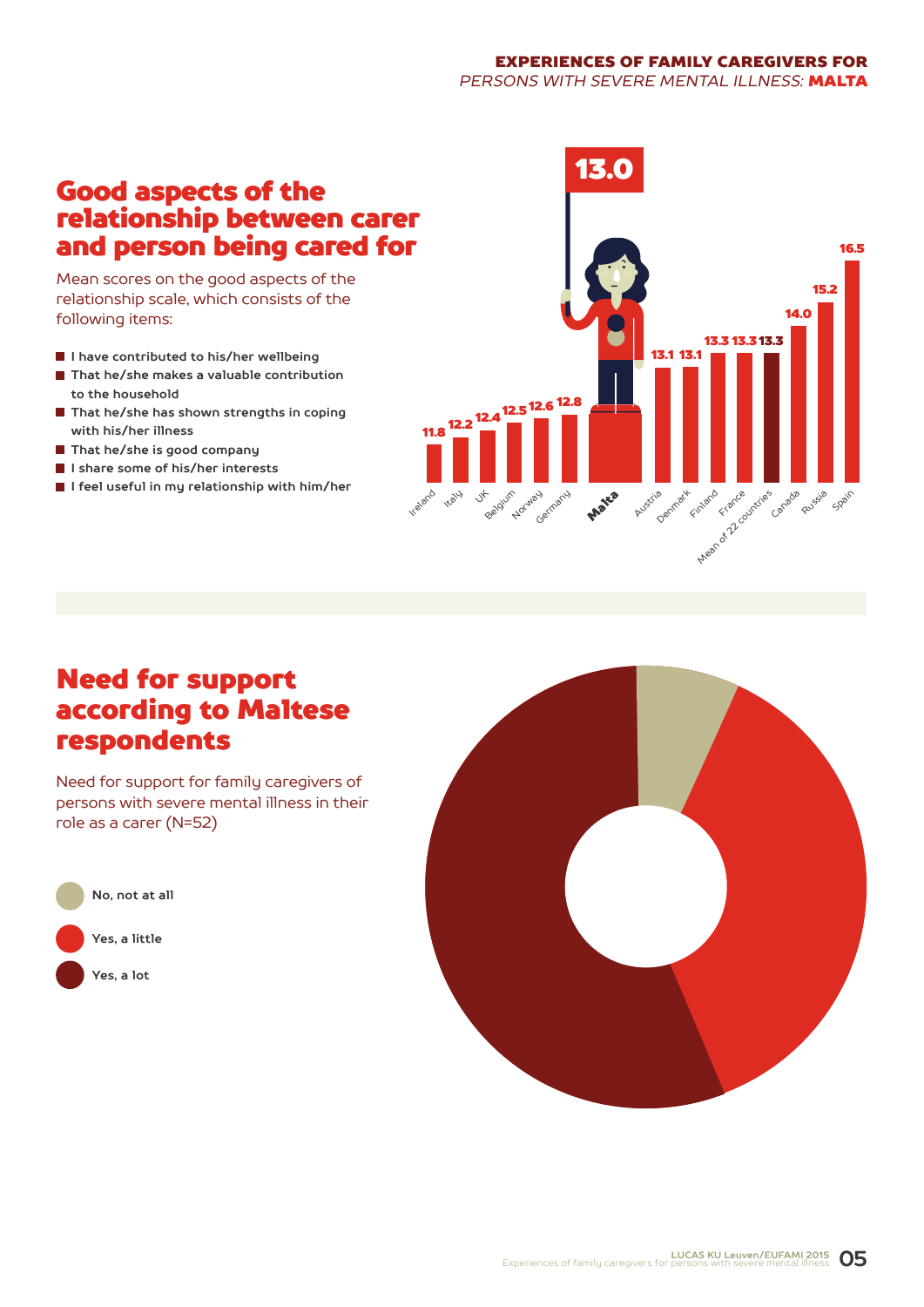

# FULL DATA

### Socio-demographic and caregiving-related characteristics of family caregivers of persons with severe mental illness in Malta (N=52)

| Age (mean)                                    | 50                      |
|-----------------------------------------------|-------------------------|
| Female                                        | 42                      |
| <b>Male</b>                                   | 8                       |
| <b>Employment status</b>                      |                         |
| <b>Full-time</b>                              | 24                      |
| Part-time                                     | 3                       |
| Self-employed                                 | $\overline{\mathbf{2}}$ |
| Unemployed                                    | 5                       |
| <b>Retired</b>                                | 11                      |
| Student                                       | 1                       |
| Unable to work due to caring responsibilities | 4                       |
| Unable to work due to ill-health/disability   | $\Omega$                |
| <b>Other</b>                                  | 1                       |
|                                               |                         |

#### Getting by

| Getting by is (very) difficult |  |
|--------------------------------|--|

#### How many persons with a mental health problem do you currently care for?

|           | 43 |
|-----------|----|
| ∍         | 5  |
| 3 Or more |    |

#### Living with patient 1

| <b>Yes</b>       | 35 |
|------------------|----|
| Some of the time | 4  |
| <b>No</b>        | 12 |

#### Relationship with patient 1

| Son/daughter          | 24 |
|-----------------------|----|
| Partner/spouse        | 9  |
| <b>Brother/sister</b> | 7  |
| Parent                | 8  |
| <b>Friend</b>         |    |
| Other                 | っ  |

#### Illness/condition of patient 1 *(multiple responses possible)*

| Psychosis/schizophrenia            | 22 |
|------------------------------------|----|
| Bi-polar disorder/manic depression | 10 |
| <b>Depression</b>                  | 12 |
| Anxiety                            |    |
| Other mental health problem        | 15 |

#### Time caring

| Years since first started taking care for someone<br>with mental health problem (mean)<br>14 |  |
|----------------------------------------------------------------------------------------------|--|
| Hours spent looking after someone with a mental health<br>problem last week (mean)<br>28     |  |

#### Role as a carer

| <b>Only caregiver</b>                               | 15 |
|-----------------------------------------------------|----|
| Main caregiver                                      | 17 |
| Sharing caring responsibilities equally with others |    |
| Someone else is the main caregiver                  | q  |
| <b>Other</b>                                        |    |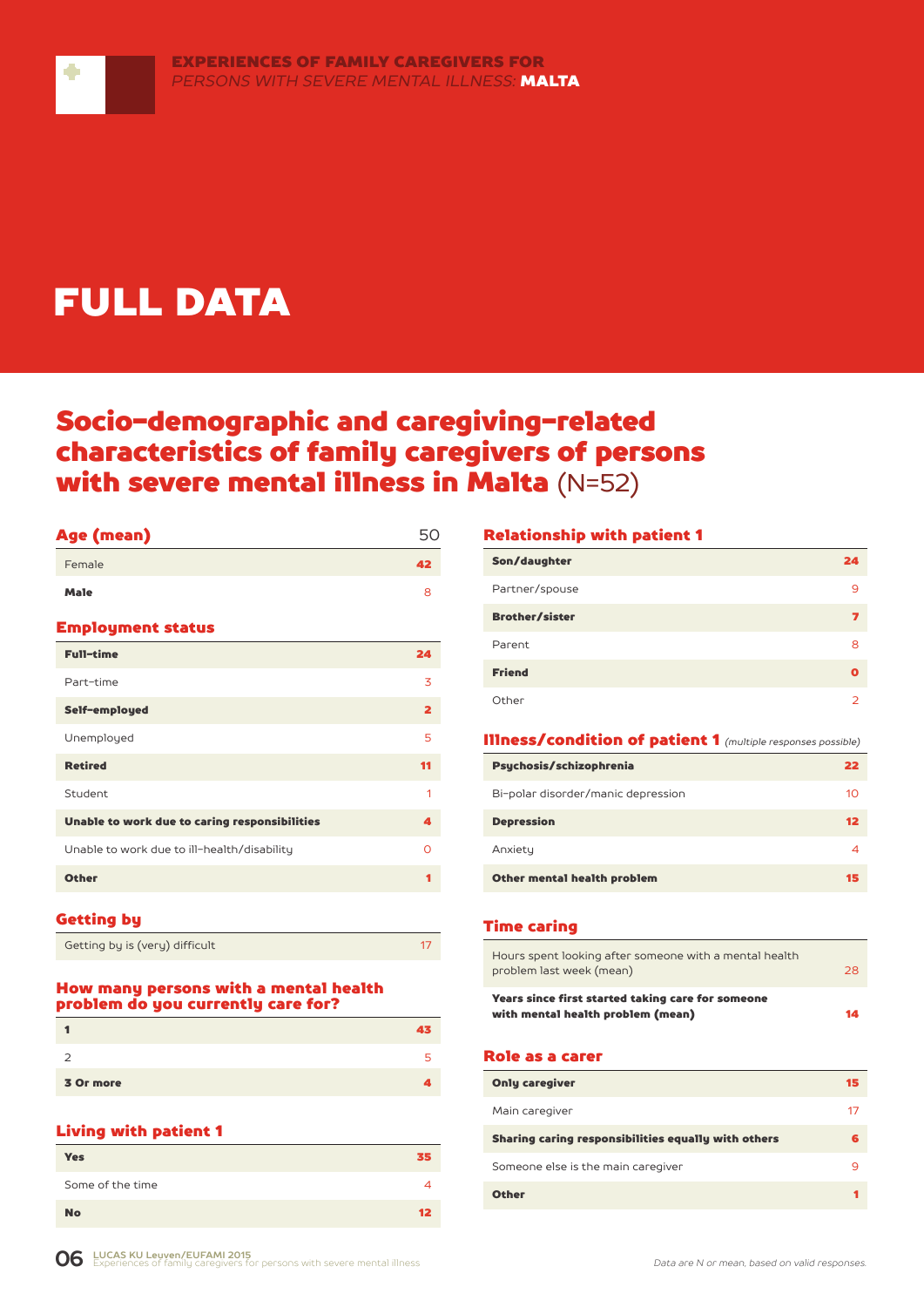### Experiences of family caregivers of persons with severe mental illness in Malta (N=52)

| "During the past four weeks, how concerned were you about  "                                                                                                                                   |    | 2              | 3              | 4               | 5 +               |
|------------------------------------------------------------------------------------------------------------------------------------------------------------------------------------------------|----|----------------|----------------|-----------------|-------------------|
| Your role as a carer                                                                                                                                                                           |    |                |                |                 |                   |
| Not having enough time to yourself?                                                                                                                                                            | 6  | 15             | 12             | 6               | $12 \overline{ }$ |
| Having to put the needs of the person you care for ahead of your own needs?                                                                                                                    | 6  | 10             | $\overline{7}$ | 11              | 16                |
| Not being able to take a break from caring?                                                                                                                                                    | 10 | 11             | 6              | 4               | 19                |
| Not being able to plan for the future?                                                                                                                                                         | 10 | $\overline{7}$ | 8              | 4               | 21                |
| Not being able to continue caring due to reasons beyond your control?                                                                                                                          | 15 | 6              | 7              | 11              | 11                |
| Your relationship with the person you care for                                                                                                                                                 |    |                |                |                 |                   |
| Strain in your relationship with the person you care for?                                                                                                                                      | 6  | 7              | 12             | 6               | 20                |
| The person you care for being too dependent on you at the moment?                                                                                                                              | 10 | 9              | 5              | 11              | 16                |
| The person you care for becoming too dependent on you in the future?                                                                                                                           | 5  | 6              | 8              | $12 \,$         | 19                |
| The person you care for saying things that upset you?                                                                                                                                          | 6  | 9              | 6              | 8               | 22                |
| Feeling irritable with the person you care for?                                                                                                                                                | 9  | 7              | 6              | 10              | 18                |
| Reaching "breaking point", where you feel you cannot carry on with things as they are?                                                                                                         | 9  | 10             | $\overline{2}$ | 9               | 20                |
| Your relationship with family and friends                                                                                                                                                      |    |                |                |                 |                   |
| Strain in your relationship with family and friends, because of your caring responsibilities?<br>"Drifting apart" from family and friends, because your caring responsibilities limit the time | 11 | 9              | 11             | 8               | 13                |
| available to keep in contact with them?                                                                                                                                                        | 18 | 11             | 7              | 7               | 8                 |
| Feeling isolated and lonely because of the situation you are in?                                                                                                                               | 14 | 11             | 11             | 4               | 12                |
| Not getting the support you need from family and friends?                                                                                                                                      | 13 | 16             | 12             | 2               | 9                 |
| <b>Your financial situation</b>                                                                                                                                                                |    |                |                |                 |                   |
| <b>Your own financial situation?</b>                                                                                                                                                           | 16 | 9              | 10             | 7               | 9                 |
| The financial situation of the person you care for?                                                                                                                                            | 14 | 6              | 5              | 10 <sup>°</sup> | 15                |
| Having to cover extra costs of caring?                                                                                                                                                         | 25 | 3              | 3              | 10              | 11                |
| <b>Your physical health situation</b>                                                                                                                                                          |    |                |                |                 |                   |
| Your own physical health?                                                                                                                                                                      | 12 | 9              | 8              | 17              | 6                 |
| Your caring role making your physical health worse?                                                                                                                                            | 14 | 13             | 5              | 11              | 8                 |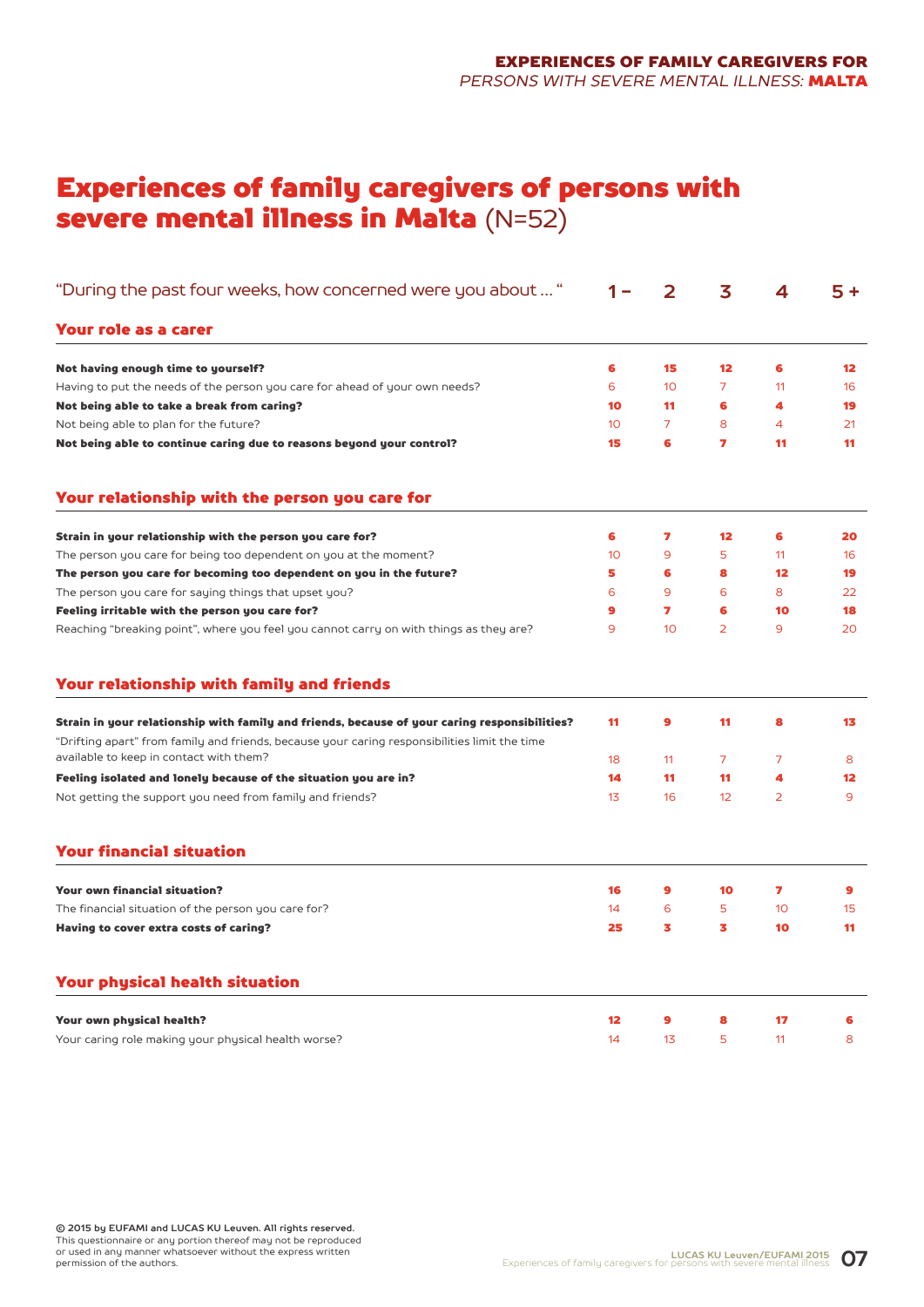#### EXPERIENCES OF FAMILY CAREGIVERS FOR

*PERSONS WITH SEVERE MENTAL ILLNESS:* MALTA

### Experiences of family caregivers of persons with

| <b>severe mental illness in Malta</b> $(N=52)$ - continued                                    |    | $\mathcal{P}$     | 3              |    | $5+$            |
|-----------------------------------------------------------------------------------------------|----|-------------------|----------------|----|-----------------|
| <b>Your emotional well-being</b>                                                              |    |                   |                |    |                 |
| Being unable to cope with the "constant anxiety" of caring?                                   | 5  | 11                | 13             | 11 | 11              |
| Feeling depressed?                                                                            | 8  | 17                | $\overline{2}$ | 9  | 15              |
| Being unable to see anything positive in your life?                                           | 15 | $12 \overline{ }$ | $\mathbf{9}$   | 8  | 8               |
| Lack of sleep brought about through worry or stress?                                          | 12 | 13 <sub>1</sub>   | 4              | 11 | 12 <sup>2</sup> |
| Lack of sleep caused by the person you care for keeping you awake at night?                   | 20 | 14                | 4              | 6  | 7               |
| Feeling so exhausted that you cannot function properly?                                       | 9  | 19                | 6              | 8  | 10 <sup>°</sup> |
| <b>Stigma and discrimination</b>                                                              |    |                   |                |    |                 |
| Persons treating you differently because of the illness/condition of the person you care for? | 22 | 11                | 7              | 8  | 4               |
|                                                                                               |    |                   |                |    |                 |
| Safety 'How concerned were you about the person you care for'                                 |    |                   |                |    |                 |
| Accidentally doing something that puts you at risk?                                           | 24 | 17                | з              | з  | 5               |
| Being aggressive or threatening towards you?                                                  | 25 | 8                 | $\overline{7}$ | 7  | 5.              |
| <b>Harming themselves?</b>                                                                    | 19 | 12 <sup>2</sup>   | 6              | 6  | 9               |
| Getting themselves into dangerous situations?                                                 | 14 | 13                | 8              | 3  | 14              |

*Data are N, based on valid responses.*

*All items use the same 5-point Likert Scale (1=not at all, 2= a little, 3=moderately, 4=quite a lot, 5=a lot). All items start with "During the past four weeks, how concerned were you about...".*

### Satisfaction with professional support of family caregivers of persons with severe mental illness in Malta (N=52)

| "In general, how satisfied are you with "                                                                                                      |                         |    | 3               | 4  | 5+              |
|------------------------------------------------------------------------------------------------------------------------------------------------|-------------------------|----|-----------------|----|-----------------|
| <b>Information and advice for carers</b>                                                                                                       |                         |    |                 |    |                 |
| That you have enough information about the condition/illness of the person you<br>care for to enable you to feel confident in caring for them? | $\overline{\mathbf{z}}$ | 10 | 11              | 16 | 12              |
| That you have enough information about how their condition/illness is likely to<br>develop in the longer-term?                                 | 5                       | 9  | 14              | 20 | 3               |
| That you can get whatever information you need when you need it?                                                                               | 3                       | 14 | 7               | 18 | 10              |
| With how easy it is to understand the information you have?                                                                                    | 2                       | 10 | 9               | 23 |                 |
| With the amount of advice available to you?                                                                                                    | 4                       | 8  | 12 <sup>2</sup> | 16 | 12              |
| That you are clear about who to go to for the information and advice you need?                                                                 | 4                       | 9  | 8               | 21 | 10 <sup>°</sup> |
| That you are clear about who to contact if there is an emergency and you need                                                                  |                         |    |                 |    |                 |
| help right away?                                                                                                                               | 8                       | 8  | 11              | 15 | 10              |
| That you are clear about who to call if you have a routine inquiry?                                                                            | 7                       | 8  | 8               | 21 | 8               |